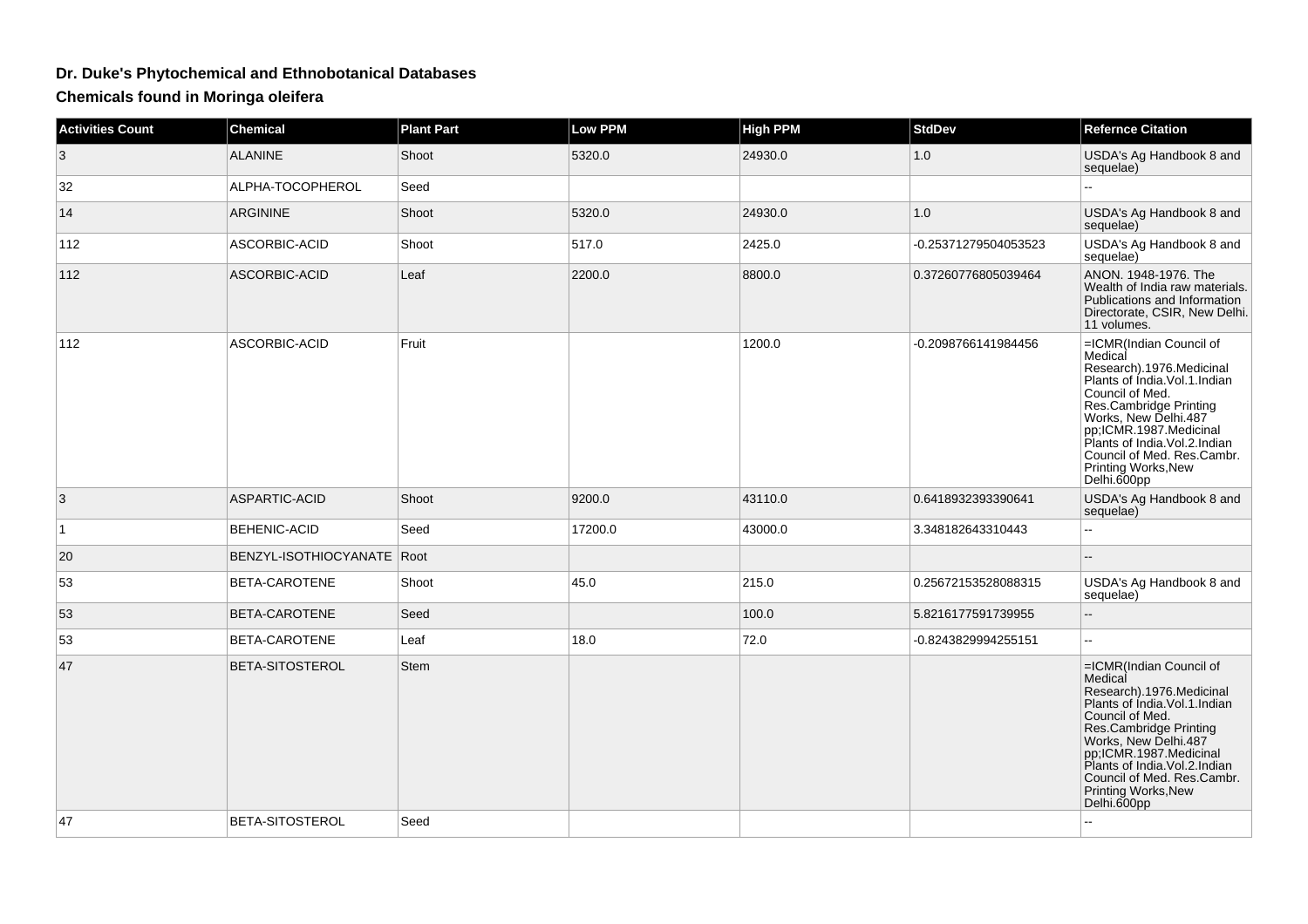| <b>Activities Count</b> | <b>Chemical</b>      | <b>Plant Part</b> | <b>Low PPM</b> | <b>High PPM</b> | <b>StdDev</b>        | <b>Refernce Citation</b>                                                                                                               |
|-------------------------|----------------------|-------------------|----------------|-----------------|----------------------|----------------------------------------------------------------------------------------------------------------------------------------|
| 102                     | CAFFEIC-ACID         | Leaf              |                |                 |                      | List, P.H. and Horhammer, L.,<br>Hager's Handbuch der<br>Pharmazeutischen Praxis,<br>Vols. 2-6, Springer-Verlag,<br>Berlin, 1969-1979. |
| 28                      | <b>CALCIUM</b>       | Leaf              | 4400.0         | 17600.0         | -0.05720258224768924 | ANON. 1948-1976. The<br>Wealth of India raw materials.<br>Publications and Information<br>Directorate, CSIR, New Delhi.<br>11 volumes. |
| 28                      | <b>CALCIUM</b>       | Fruit             | 300.0          | 2545.0          | -0.30259294089165506 | USDA's Ag Handbook 8 and<br>sequelae)                                                                                                  |
| $\overline{2}$          | CAMPESTEROL          | Seed              |                |                 |                      | $\sim$                                                                                                                                 |
| $\vert$ 1               | <b>CHOLESTEROL</b>   | Seed              |                |                 |                      |                                                                                                                                        |
| 20                      | <b>CHOLINE</b>       | Leaf              |                | 4230.0          | -0.22919225965734855 | $\sim$ $\sim$                                                                                                                          |
| 20                      | <b>CHOLINE</b>       | Fruit             |                | 4230.0          | 0.27421908226876107  | $\overline{\phantom{a}}$                                                                                                               |
| 12                      | <b>COPPER</b>        | Leaf              | 1.0            | 4.0             | -0.6510387463181428  | ANON. 1948-1976. The<br>Wealth of India raw materials.<br>Publications and Information<br>Directorate, CSIR, New Delhi.<br>11 volumes. |
| $\overline{2}$          | <b>CYSTINE</b>       | Shoot             | 1400.0         | 6560.0          | 1.0                  | USDA's Ag Handbook 8 and<br>sequelae)                                                                                                  |
| $\vert$ 1               | DELTA-5-AVENASTEROL  | Seed              |                |                 |                      | $\sim$ $\sim$                                                                                                                          |
| $\vert$ 1               | DELTA-7-AVENASTEROL  | Seed              |                |                 |                      |                                                                                                                                        |
| 4                       | DELTA-TOCOPHEROL     | Seed              |                |                 |                      |                                                                                                                                        |
| 15                      | <b>FIBER</b>         | Shoot             | 15000.0        | 70290.0         | -1.2000644927201543  | USDA's Ag Handbook 8 and<br>sequelae)                                                                                                  |
| 15                      | <b>FIBER</b>         | Seed              | 35000.0        | 36450.0         | -0.7764211777551326  | ANON. 1948-1976. The<br>Wealth of India raw materials.<br>Publications and Information<br>Directorate, CSIR, New Delhi.<br>11 volumes. |
| 15                      | <b>FIBER</b>         | Leaf              | 9000.0         | 36000.0         | -1.5523832439995344  | USDA's Ag Handbook 8 and<br>sequelae)                                                                                                  |
| 15                      | <b>FIBER</b>         | Fruit             | 13000.0        | 110170.0        | -0.2973093581717314  | USDA's Ag Handbook 8 and<br>sequelae)                                                                                                  |
| 14                      | GAMMA-TOCOPHEROL     | Seed              |                |                 |                      |                                                                                                                                        |
| 8                       | <b>GLUTAMIC-ACID</b> | Shoot             | 10350.0        | 48500.0         | 0.39220423591385656  | USDA's Ag Handbook 8 and<br>sequelae)                                                                                                  |
| 12                      | <b>GLYCINE</b>       | Shoot             | 5170.0         | 24225.0         | 1.0                  | USDA's Ag Handbook 8 and<br>sequelae)                                                                                                  |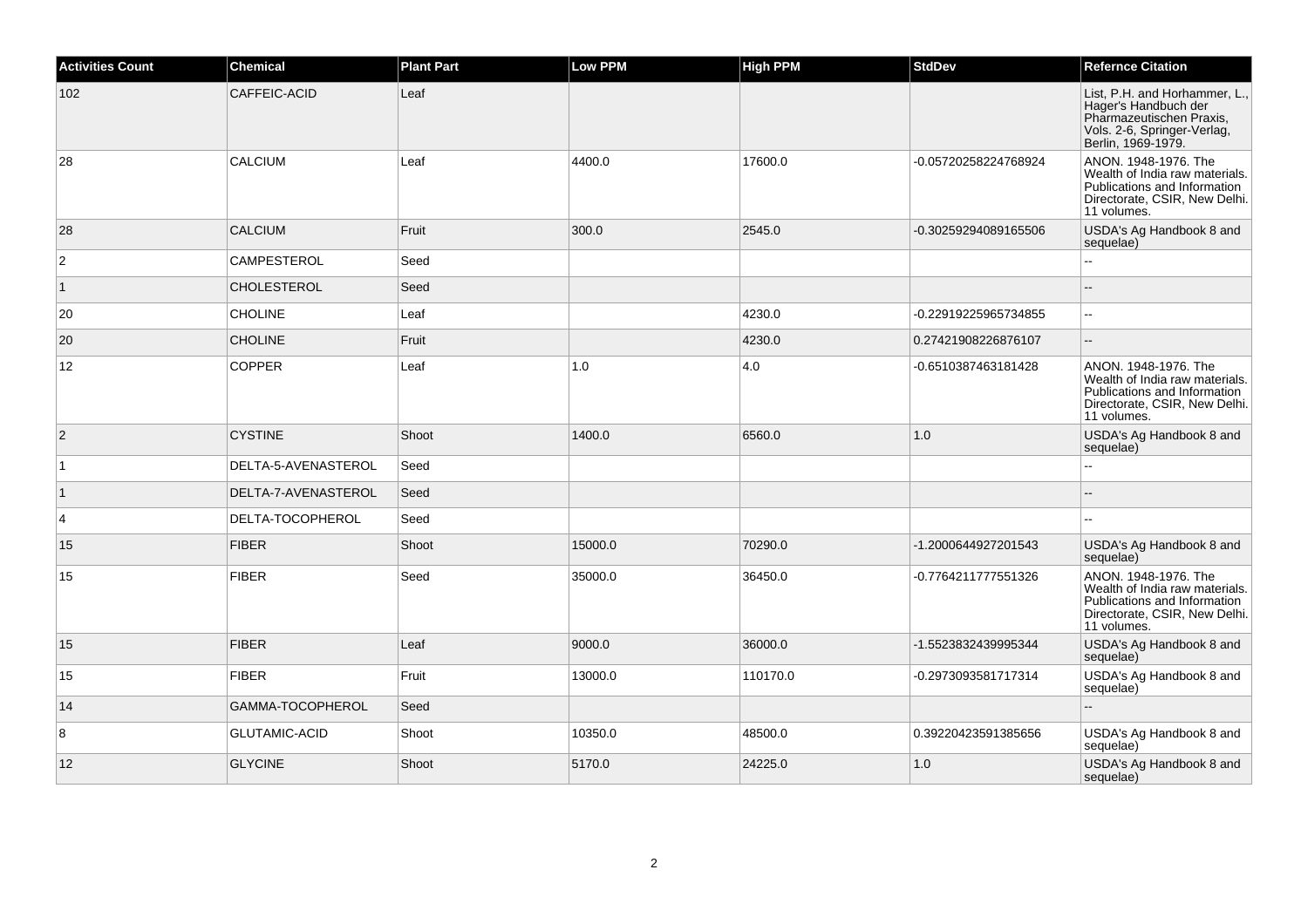| <b>Activities Count</b> | <b>Chemical</b>      | <b>Plant Part</b> | <b>Low PPM</b> | <b>High PPM</b> | <b>StdDev</b>        | <b>Refernce Citation</b>                                                                                                               |
|-------------------------|----------------------|-------------------|----------------|-----------------|----------------------|----------------------------------------------------------------------------------------------------------------------------------------|
| $\overline{7}$          | <b>HISTIDINE</b>     | Shoot             | 1960.0         | 9185.0          | 1.0                  | USDA's Ag Handbook 8 and<br>sequelae)                                                                                                  |
| $\vert$ 1               | INDOLE-ACETIC-ACID   | Fruit             |                |                 |                      | Ξ.                                                                                                                                     |
| 12                      | <b>IODINE</b>        | Leaf              | 0.05           | 0.7             | -0.1409355592404101  |                                                                                                                                        |
| 6                       | <b>IRON</b>          | Shoot             | 40.0           | 185.0           | -0.4205794716292474  | USDA's Ag Handbook 8 and<br>sequelae)                                                                                                  |
| 6                       | <b>IRON</b>          | Leaf              | 70.0           | 280.0           | -0.21085163399012055 | ANON. 1948-1976. The<br>Wealth of India raw materials.<br>Publications and Information<br>Directorate, CSIR, New Delhi.<br>11 volumes. |
| 6                       | <b>IRON</b>          | Fruit             | 3.0            | 30.0            | -0.40848626836489793 | USDA's Ag Handbook 8 and<br>sequelae)                                                                                                  |
| 3                       | <b>ISOLEUCINE</b>    | Shoot             | 4510.0         | 21135.0         | 1.2767041989957935   | USDA's Ag Handbook 8 and<br>sequelae)                                                                                                  |
| 75                      | KAEMPFEROL           | Flower            |                |                 |                      | ANON. 1948-1976. The<br>Wealth of India raw materials.<br>Publications and Information<br>Directorate, CSIR, New Delhi.<br>11 volumes. |
| 75                      | <b>KAEMPFEROL</b>    | Leaf              |                |                 |                      | List, P.H. and Horhammer, L.,<br>Hager's Handbuch der<br>Pharmazeutischen Praxis,<br>Vols. 2-6, Springer-Verlag,<br>Berlin, 1969-1979. |
| $\overline{2}$          | <b>LEUCINE</b>       | Shoot             | 7910.0         | 37065.0         | 1.5509660952798279   | USDA's Ag Handbook 8 and<br>sequelae)                                                                                                  |
| $\vert$ 1               | LIGNOCERIC-ACID      | Seed              |                |                 |                      |                                                                                                                                        |
| $\overline{4}$          | <b>LYSINE</b>        | Shoot             | 5370.0         | 25165.0         | 1.0391828214272667   | USDA's Ag Handbook 8 and<br>sequelae)                                                                                                  |
| 65                      | <b>MAGNESIUM</b>     | Shoot             | 1470.0         | 6890.0          | -0.08383731719594234 | USDA's Ag Handbook 8 and<br>sequelae)                                                                                                  |
| 65                      | <b>MAGNESIUM</b>     | Fruit             | 450.0          | 3815.0          | 0.7803747555207075   | USDA's Ag Handbook 8 and<br>sequelae)                                                                                                  |
| 15                      | <b>METHIONINE</b>    | Shoot             | 1230.0         | 5765.0          | $1.0$                | USDA's Ag Handbook 8 and<br>sequelae)                                                                                                  |
| 6                       | <b>MORINGININE</b>   | <b>Bark</b>       |                |                 |                      | ANON. 1948-1976. The<br>Wealth of India raw materials.<br>Publications and Information<br>Directorate, CSIR, New Delhi.<br>11 volumes. |
| 6                       | <b>MORINGININE</b>   | Root Bark         |                |                 |                      |                                                                                                                                        |
| 6                       | <b>MYRISTIC-ACID</b> | Shoot             |                |                 |                      | List, P.H. and Horhammer, L.,<br>Hager's Handbuch der<br>Pharmazeutischen Praxis,<br>Vols. 2-6, Springer-Verlag,<br>Berlin, 1969-1979. |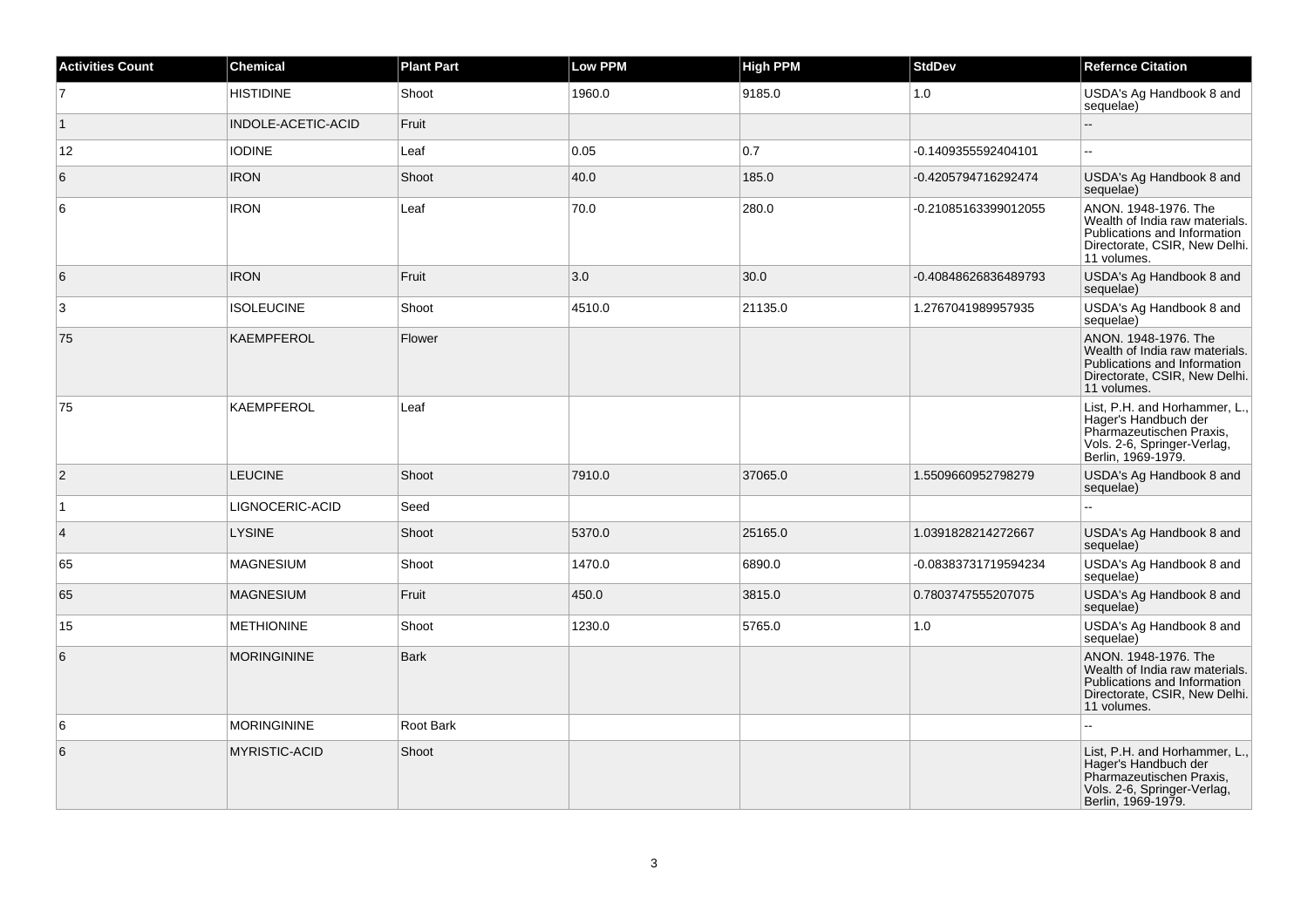| <b>Activities Count</b> | <b>Chemical</b>       | <b>Plant Part</b> | <b>Low PPM</b> | <b>High PPM</b> | <b>StdDev</b>        | <b>Refernce Citation</b>                                                                                                               |
|-------------------------|-----------------------|-------------------|----------------|-----------------|----------------------|----------------------------------------------------------------------------------------------------------------------------------------|
| 6                       | <b>MYRISTIC-ACID</b>  | Seed              |                |                 |                      | List, P.H. and Horhammer, L.,<br>Hager's Handbuch der<br>Pharmazeutischen Praxis,<br>Vols. 2-6, Springer-Verlag,<br>Berlin, 1969-1979. |
| 39                      | <b>NIACIN</b>         | Shoot             | 8.0            | 105.0           | -0.03554155028579542 | USDA's Ag Handbook 8 and<br>sequelae)                                                                                                  |
| 39                      | <b>NIACIN</b>         | Fruit             | 2.0            | 52.0            | -0.1162786785242452  |                                                                                                                                        |
| 18                      | OLEIC-ACID            | Seed              | 120000.0       | 380000.0        | 2.1447229043962737   | $\overline{\phantom{a}}$                                                                                                               |
| 9                       | <b>OXALIC-ACID</b>    | Fruit             |                | 1010.0          | -0.25065522800719753 | $\overline{\phantom{a}}$                                                                                                               |
| 9                       | <b>OXALIC-ACID</b>    | Leaf              |                | 1010.0          | -0.4465321906788087  | $\sim$                                                                                                                                 |
| 13                      | PALMITIC-ACID         | Seed              | 6000.0         | 60000.0         | 0.538393633616372    |                                                                                                                                        |
| $\overline{7}$          | PHENYLALANINE         | Shoot             | 4870.0         | 22820.0         | 1.0                  | USDA's Ag Handbook 8 and<br>sequelae)                                                                                                  |
| 4                       | <b>PHOSPHORUS</b>     | Shoot             | 1120.0         | 5250.0          | 0.8439806405575019   | USDA's Ag Handbook 8 and<br>sequelae)                                                                                                  |
| $\overline{4}$          | <b>PHOSPHORUS</b>     | Leaf              | 700.0          | 2800.0          | -0.39951935749949974 | USDA's Ag Handbook 8 and<br>sequelae)                                                                                                  |
| $\overline{4}$          | <b>PHOSPHORUS</b>     | Fruit             | 500.0          | 4235.0          | 0.309512468648855    | USDA's Ag Handbook 8 and<br>sequelae)                                                                                                  |
| 2                       | <b>PHYTOSTEROLS</b>   | Root              |                |                 |                      | List, P.H. and Horhammer, L.,<br>Hager's Handbuch der<br>Pharmazeutischen Praxis,<br>Vols. 2-6, Springer-Verlag,<br>Berlin, 1969-1979. |
| 14                      | POTASSIUM             | Shoot             | 3370.0         | 15790.0         | -0.5662125913142811  | USDA's Ag Handbook 8 and<br>sequelae)                                                                                                  |
| 14                      | <b>POTASSIUM</b>      | Fruit             | 4610.0         | 39065.0         | 1.8710838289675698   | USDA's Ag Handbook 8 and<br>sequelae)                                                                                                  |
| 4                       | <b>PTERYGOSPERMIN</b> | Root              |                |                 |                      |                                                                                                                                        |
| 176                     | <b>QUERCETIN</b>      | Flower            |                |                 |                      | ANON. 1948-1976. The<br>Wealth of India raw materials.<br>Publications and Information<br>Directorate, CSIR, New Delhi.<br>11 volumes. |
| 176                     | <b>QUERCETIN</b>      | Leaf              |                |                 |                      | List, P.H. and Horhammer, L.,<br>Hager's Handbuch der<br>Pharmazeutischen Praxis,<br>Vols. 2-6, Springer-Verlag,<br>Berlin, 1969-1979. |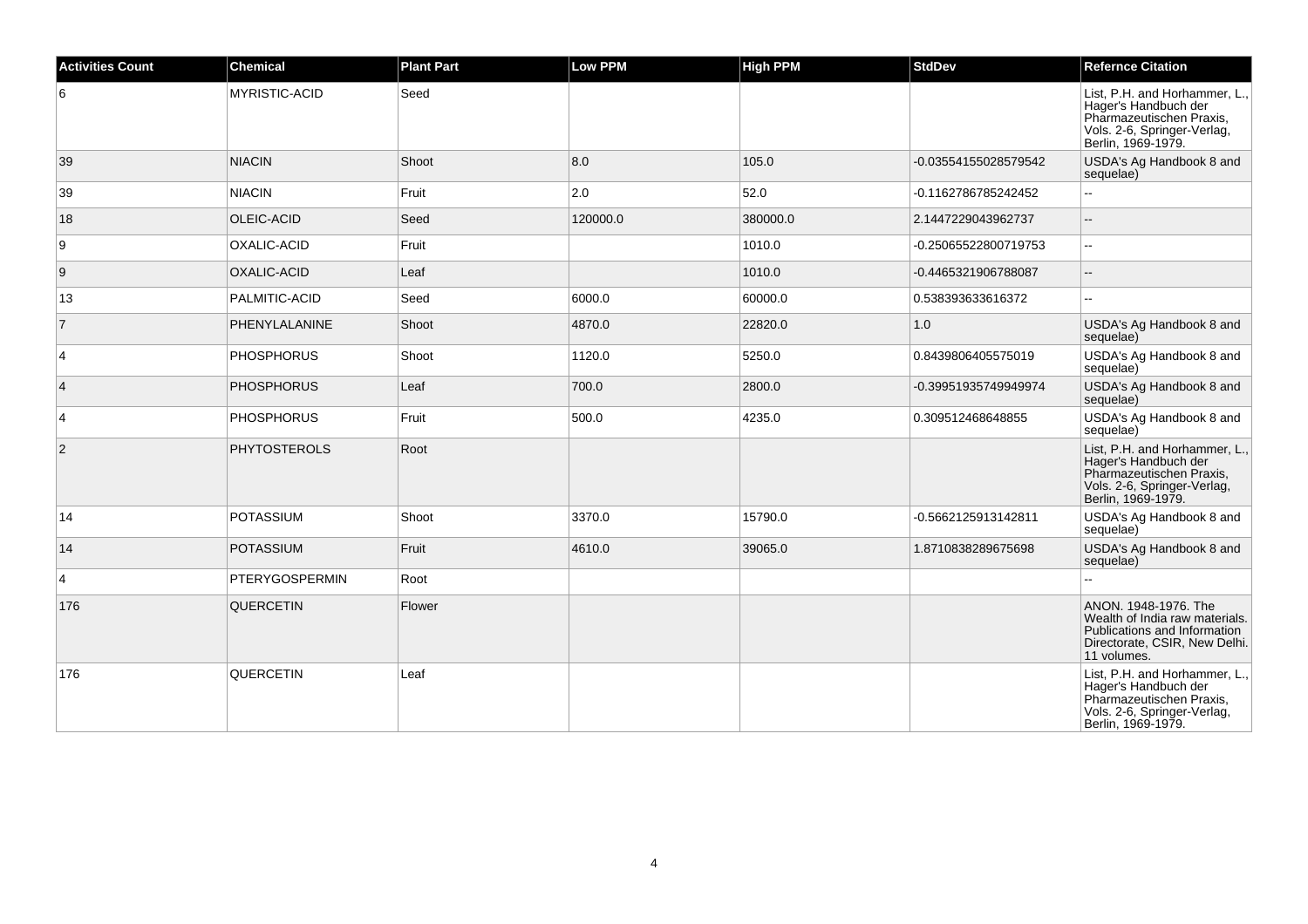| <b>Activities Count</b> | <b>Chemical</b>     | <b>Plant Part</b> | <b>Low PPM</b> | <b>High PPM</b> | <b>StdDev</b>         | <b>Refernce Citation</b>                                                                                                                                                                                                                                                                                               |
|-------------------------|---------------------|-------------------|----------------|-----------------|-----------------------|------------------------------------------------------------------------------------------------------------------------------------------------------------------------------------------------------------------------------------------------------------------------------------------------------------------------|
| 15                      | <b>RIBOFLAVIN</b>   | Leaf              | 0.6            | 6.0             | -0.1497366095229266   | =ICMR(Indian Council of<br>Medical<br>Research).1976.Medicinal<br>Plants of India.Vol.1.Indian<br>Council of Med.<br>Countin In Wiedle<br>Res.Cambridge Printing<br>Works, New Delhi.487<br>pp;ICMR.1987.Medicinal<br>Plants of India.Vol.2.Indian<br>Council of Med. Res.Cambr.<br>Printing Works, New<br>Delhi.600pp |
| 15                      | <b>RIBOFLAVIN</b>   | Shoot             | 6.0            | 30.0            | 1.1234399209254322    | USDA's Ag Handbook 8 and<br>sequelae)                                                                                                                                                                                                                                                                                  |
| 15                      | <b>RIBOFLAVIN</b>   | Fruit             | 0.7            | 6.3             | 0.27642502355036735   |                                                                                                                                                                                                                                                                                                                        |
| $\mathbf{1}$            | <b>SERINE</b>       | Shoot             | 4140.0         | 19400.0         | 1.0                   | USDA's Ag Handbook 8 and<br>sequelae)                                                                                                                                                                                                                                                                                  |
| $\vert$ 1               | <b>SODIUM</b>       | Shoot             | 90.0           | 420.0           | 0.03209133983378128   | USDA's Ag Handbook 8 and<br>sequelae)                                                                                                                                                                                                                                                                                  |
| $\overline{1}$          | SODIUM              | Fruit             | 420.0          | 3560.0          | 0.15364001538601127   | USDA's Ag Handbook 8 and<br>sequelae)                                                                                                                                                                                                                                                                                  |
| 9                       | SPIROCHIN           | Root              |                |                 |                       | ANON. 1948-1976. The<br>Wealth of India raw materials.<br>Publications and Information<br>Directorate, CSIR, New Delhi.<br>11 volumes.                                                                                                                                                                                 |
| 8                       | STEARIC-ACID        | Seed              | 6000.0         | 60000.0         | 0.7364062176558109    | $\overline{a}$                                                                                                                                                                                                                                                                                                         |
| 12                      | <b>STIGMASTEROL</b> | Seed              |                |                 |                       |                                                                                                                                                                                                                                                                                                                        |
| 14                      | <b>SULFUR</b>       | Leaf              |                | 1370.0          | -0.8143977090530928   |                                                                                                                                                                                                                                                                                                                        |
| 14                      | <b>SULFUR</b>       | Fruit             |                | 1370.0          | -0.031020916059269096 | ш.                                                                                                                                                                                                                                                                                                                     |
| 31                      | <b>THIAMIN</b>      | Shoot             | 2.0            | 12.0            | -0.11133380761319199  | USDA's Ag Handbook 8 and<br>sequelae)                                                                                                                                                                                                                                                                                  |
| 31                      | <b>THIAMIN</b>      | Fruit             | 0.5            | 4.5             | -0.10659124509620688  | USDA's Ag Handbook 8 and<br>sequelae)                                                                                                                                                                                                                                                                                  |
| 4                       | <b>THREONINE</b>    | Shoot             | 4110.0         | 19260.0         | 1.2868384427185613    | USDA's Ag Handbook 8 and<br>sequelae)                                                                                                                                                                                                                                                                                  |
| 93                      | <b>TOCOPHEROL</b>   | Leaf              | 74.0           | 296.0           | -0.42871944832620335  | ANON. 1948-1976. The<br>Wealth of India raw materials.<br>Publications and Information<br>Directorate, CSIR, New Delhi.<br>11 volumes.                                                                                                                                                                                 |
| 29                      | <b>TRYPTOPHAN</b>   | Shoot             | 1440.0         | 6745.0          | 1.41273485856346      | USDA's Ag Handbook 8 and<br>sequelae)                                                                                                                                                                                                                                                                                  |
| 8                       | <b>TYROSINE</b>     | Shoot             | 3470.0         | 16260.0         | 1.0                   | USDA's Ag Handbook 8 and<br>sequelae)                                                                                                                                                                                                                                                                                  |